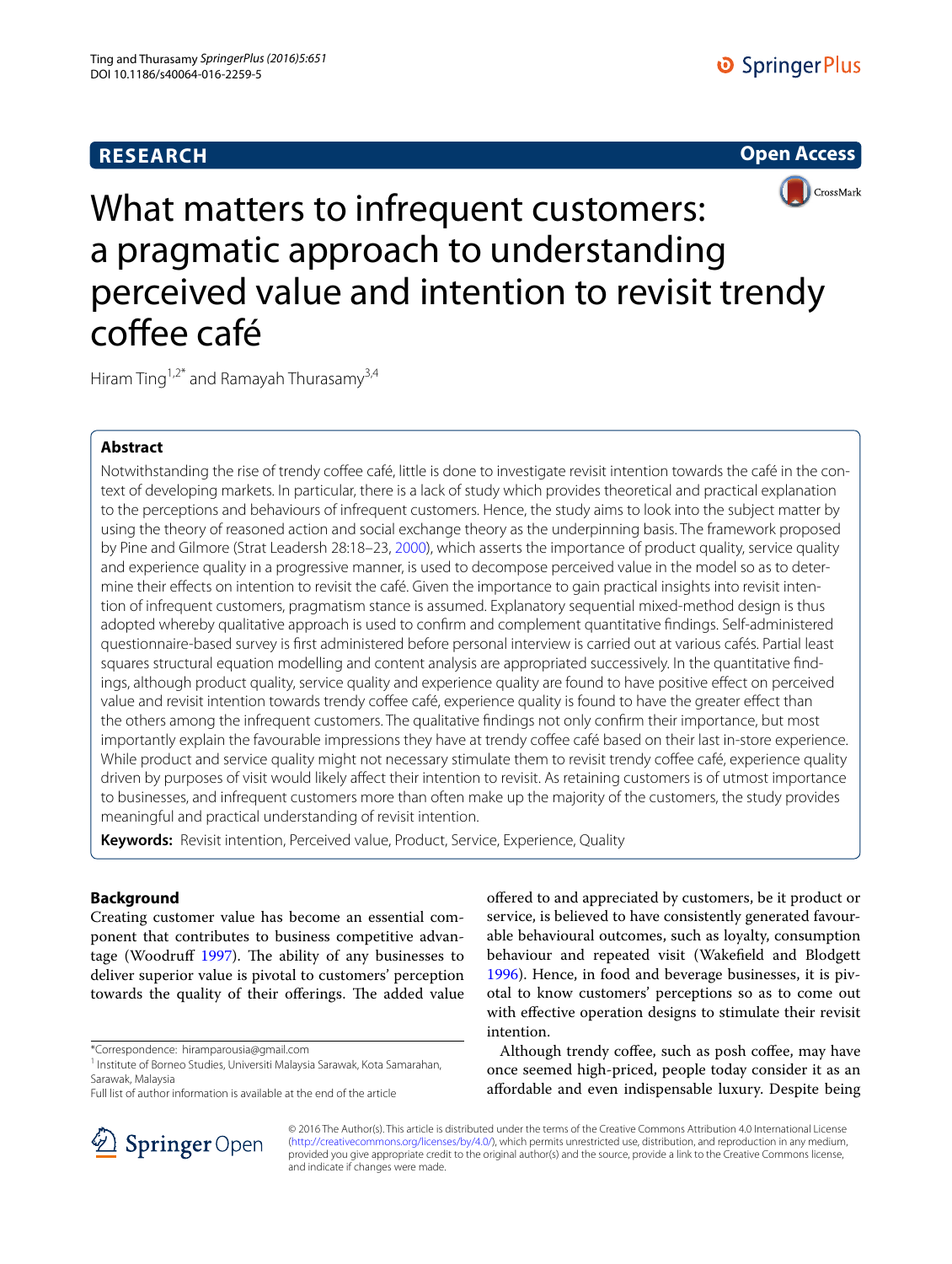a developing country with a population of 30 million, Malaysia is one of the emerging markets which shows promising association between Gross Domestic Product per capital and the amount of coffee consumed (International Coffee Council [2014](#page-9-1)). Since Malaysian coffee market is in the increasing trend, various business organizations are willing to invest in coffee-related businesses. As a result, the growth of retail coffee franchises, such as Starbucks, Coffee Bean & Tea Leaf, Earthlings, and Dômeand, can be seen in Malaysia in the past decade. Trendy coffee café has become one of the fastest growing business in food and beverage industry, and its businesses is estimated to grow more rapidly in the coming years (Agriculture and Agri-Food Canada [2014](#page-8-0)).

Competitions between trendy coffee cafés and conventional coffee shops are predictably inevitable and intense. It compels the managers to find cutting-edge strategy to improve their overall quality to enhance customers' perception and their repeat consumption in store. In addition to attracting new customers, retaining existing customers becomes as important to business's long term sustainability (Hoekstra et al. [1999](#page-9-2)). Despite the prospects of trendy coffee café business and the extant of literature on customer behaviour in food and beverage industry, it is somewhat surprising that little study has been done to delve into customer perception and revisit intention towards trendy coffee café in the context of developing markets. Since existing customers are made up by frequent and infrequent ones, past findings pertaining to revisit intention of the latter are apparently lacking. While perceived value generates transactions between providers and recipients, it is relatively unknown if the same can be said about infrequent customers. Hence, this study aims to look into the relationship between perceived value, revisit intention and their antecedents of the infrequent customers towards trendy coffee café in Malaysia. The framework proposed by Pine and Gilmore [\(2000\)](#page-9-3), which asserts the importance of product quality, service quality and experience quality in a progressive manner, is used as antecedent variables to provide more explanation to perceived value. The theory of reasoned action (TRA) and social exchange theory (SET) are appropriated to provide theoretical basis to postulated relationships in the study. Instead of addressing theoretical gap, mixed-method approach is used to connect the underpinning theories to the context of the study so as to usher in more relevant and pragmatic discussions (Granek and Nakash [2015](#page-9-4); Seddon and Scheepers [2011](#page-10-2)). As such the understanding of revisit intention of infrequent customers towards trendy coffee café in Malaysia would be extended. Managerial implications are highlighted to articulate the practical contribution of the study.

## **Literature review Trendy coffee café**

Trendy coffee café, which is also known as coffee house or coffee concept shop, is a place where coffee is served as the main beverage but food and other beverages are also available for consumption. Unlike conventional coffee house and local food court, it is designed to provide customers with a pleasant in-store experience. Even though each trendy coffee café has its own characteristics, they share the concept of quality and comfort (Ganea [2012](#page-9-5)). As a result, serving the best coffee is not always the only objective to satisfy customers, but also creating a coffeedrinking experience to leave them with good impression (Stark [2013](#page-10-3)). Wi-Fi connection and seating arrangements are some of the augmented products to stimulate their interest and enhance in-store experience.

The economic and social development in Malaysia as well as the increasing exposure to the western culture has seen the dynamic change of people's values and lifestyles (Verma [2002](#page-10-4)). Although the quality of coffee, such as its ingredients and taste, used to be the prime reason for dining at a coffee café, other factors have begun to play significant part in their decision making and revisit intention. Notwithstanding a developing country, Malaysian customers are found to be prepared to pay premium price for a cup of coffee when they see additional values in it. Consequently, trendy coffee cafés, especially the retail coffee franchises, have evolved to become not only a dining place, but also a venue for personal leisure and collective socialization. It even becomes a place for teenagers to hangout (de Luca and Pegan [2013](#page-9-6)). Ever since Starbucks began its maiden business operation in the capital city of Malaysia in late nineties, trendy coffee cafés have grown rapidly and can now be seen in many populated areas, such as shopping complexes, airports, city centres and town areas throughout the country (Balakrishnan et al. [2009\)](#page-8-1).

## **Perceived value**

Perceived value is one of the most important components in marketing and has become a driving factor to behavioural outcomes in marketplace (Hwang and Kandampully [2015](#page-9-7)). Value conception is closely associated with the perception of quality (Alex and Thomas [2011](#page-8-2)). Past findings have shown that product quality has quantifiable impact on customer intention (Woodruff [1997](#page-10-0); Alex and Thomas [2011](#page-8-2); Asmayadi and Hartini [2015](#page-8-3)). In the same vein, service quality and performance has long been regarded as an important ingredient that business uses to generate favourable expectation and measure satisfaction, thus ushering in locus of value creation (Parasuraman et al. [1988;](#page-9-8) Chathoth et al. [2014](#page-8-4)). Moreover, recent studies have also found that customers make transactions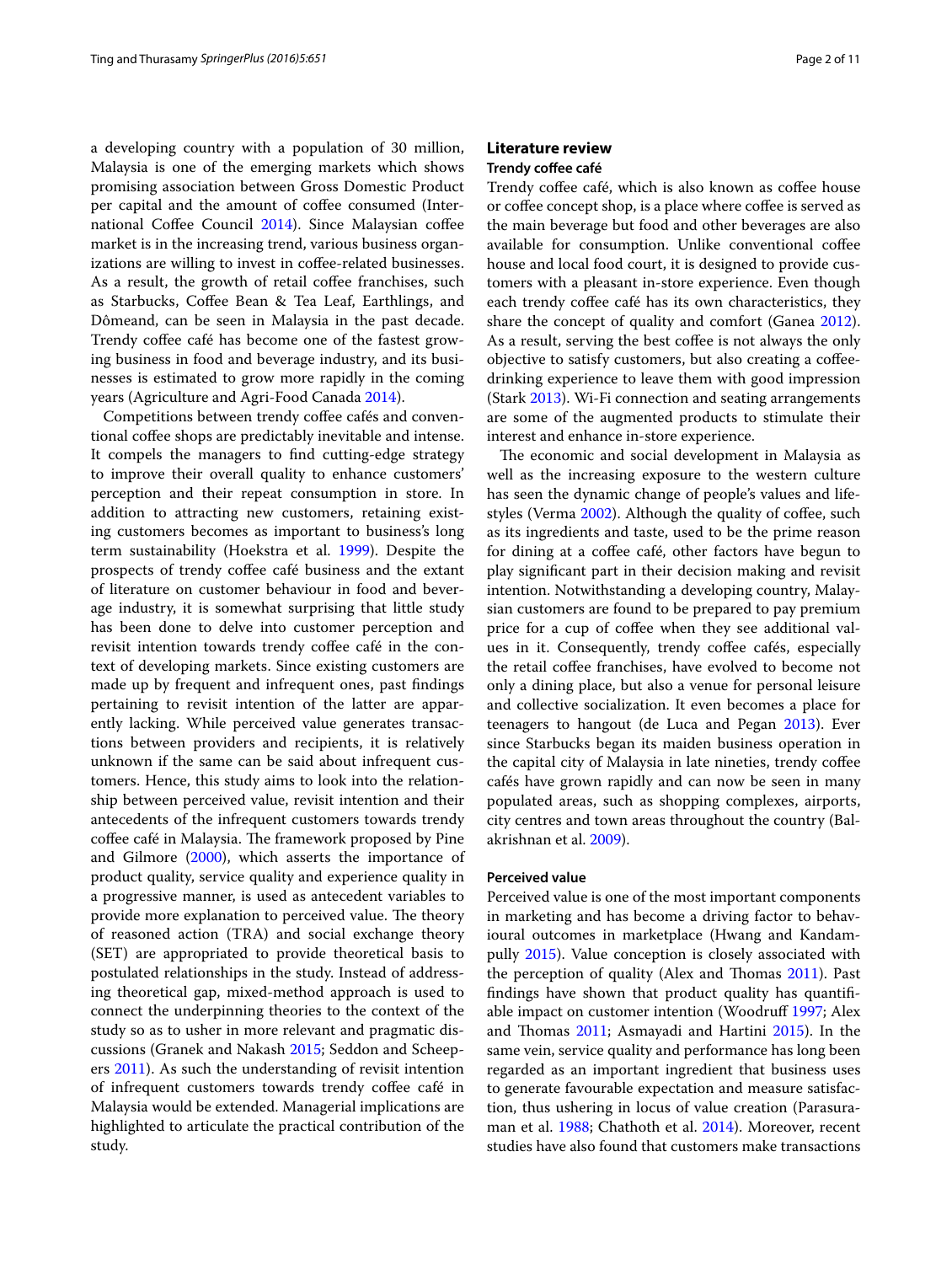not only for functional reasons, but also emotional satisfaction, which includes fun or enjoyment. Such experience is found to have substantial impact on customer behavioural intention (Ali et al. [2015;](#page-8-5) Yu and Fang [2013](#page-10-5)).

The framework proposed by Pine and Gilmore ([2000](#page-9-3)) demonstrates the progression of economic value and provides a comprehensive understanding between the capacity of business and customer behaviour. Apart from the offering of products, it reveals the need and importance of progression in stages: from product to service, and from service to experience. The rationale of the framework is that achieving customer expectation with product might not be sufficient for business to create value with customers in contemporary and future markets. Given the fact that trendy coffee cafés offer not only exquisite food and beverages, but also fine services, and pleasant atmosphere which enhance customers' overall experience, it is interesting to know the perception of infrequent customers towards product quality, service quality and experience quality towards trendy coffee cafés, and how such perception affects their perception of value and revisit intention.

### **Perceived product quality**

Quality has been traditionally defined as a zero error rate, and that is the ability to produce a perfect product at the first try (Parasuraman et al. [1985](#page-9-9)). As far as customer perception is concerned, the superiority of the product is often regarded as the primary assessment of quality. Past studies have come out with various dimensions to define product quality (Madu et al. [1995](#page-9-10); Eduardo et al. [2008](#page-9-11); Garvin [1984\)](#page-9-12), and contradicting views are nevertheless found. However, product quality can be generally described as the collection of characteristics and features of a product that contribute to its ability to meet or go beyond given requirement (Parasuraman and Grewal [2000](#page-9-13); Ngoc and Uyen [2015](#page-9-14)). Therefore, perceived product quality can be described as the perceived ability of a product to provide satisfaction relative to the alternatives. It is claimed that product offering value for money not only influences customer behaviour at pre-purchase stage but also their satisfaction as well as post-purchase behaviour (Alex and Thomas [2011\)](#page-8-2). This implies that when customers perceive value in the products they buy or consume due to its superior quality, they are willing to pay more for it, visit the store again and even tell others about it.

In light of the aforementioned, the conception of product quality is of relevance to the present study as it refers to customers' perception towards the products offered by trendy coffee cafés, which in turn infers their evaluation on how well the product specification fits the expectation (Jakpar et al. [2012](#page-9-15)). Since coffee drinks are the main products and their prices are noticeably higher than those offered in conventional eateries, it is interesting to know the effect of perceived product quality on revisit intention towards trendy coffee café in a developing market.

#### **Perceived service quality**

Similar to product quality, various descriptions have been given to explain service quality, including the widely adopted SERVQUAL model (Parasuraman et al. [1988](#page-9-8)). Service quality has been described as a function of differences between customer expectation and business services (Parasuraman et al. [1985\)](#page-9-9). Customers are often found to be judging the quality of service by comparing what they want from the service with what they eventually receive (Gronroos [1983](#page-9-16); Lau et al. [2013\)](#page-9-17). Given the practical gap between what customers want and what they receive, service quality is largely accepted as the perception towards service experience (Ryu et al. [2012](#page-9-18)). The assumption behind this understanding is that customers perceive quality of service based on service performance or what they actually receive from the deliverance. This includes the behaviour of service employees which has been found to have significant effect on purchase behaviour (Abebe [2014\)](#page-8-6). It has become a significant differentiator and the most powerful competitive weapon to business for attaining efficiency and business performance (Bharadwaj et al. [2015\)](#page-8-7).

In any competitive environment, it is evident that a well-designed process of transaction during which service is purveyed and received is pivotal to business performance and customer satisfaction. When service is perceived as of quality, it generates positive word-ofmouth and continuous visit (Ryu et al. [2012](#page-9-18)). Since services are variable, and they are produced and consumed at the same time, service providers are often found to be under scrutiny (Kotler and Keller [2007\)](#page-9-19). Hence, perceived service quality is adopted in the present study to investigate its relationship with perceived value and revisit intention of infrequent customers towards trendy coffee café.

### **Perceived experience quality**

The overall level of customer satisfaction and the impression a customer has through interacting with a specific product or service are understood as contextual experience (Alex and Thomas [2011\)](#page-8-2). Hence, customer experience can be described as an engaging act of value co-creation between product or service providers and customers (Schmitt [2010\)](#page-10-6). It can further be defined as cognitive and affective assessment in the process of direct and indirect interaction which eventually affects and moulds perception and subsequent behaviours (Meyer et al. [2007;](#page-9-20) Page and Conell [2006](#page-9-21)). Albeit related,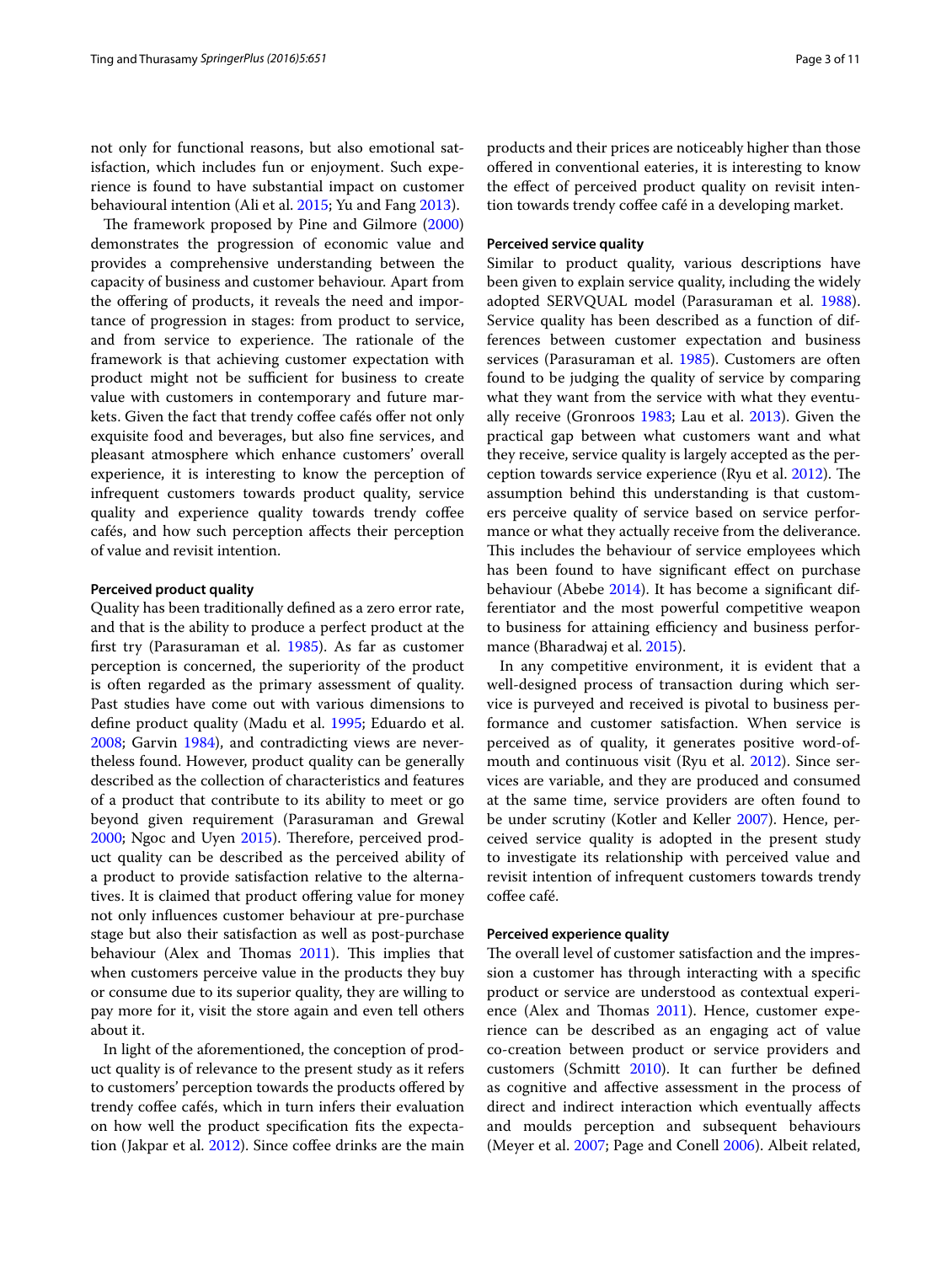experience differs from product and service. While a product is a tangible object, and a service is an intangible activity or process, experience is a personal attachment to the service process in the journey with a series of touch point (Johnston and Kong [2010](#page-9-22); Poulsson and Kale [2004](#page-9-23)). This indicates that the creation of customer experience is embedded in the performance of the business ability to personalize specific prerequisite (Mascarenhas et al. [2006\)](#page-9-24). By instilling memorable experience into the customers across various touch points, it reinforces higher level of loyalty and repeat purchase (Stuart [2006](#page-10-7)).

It is well documented that an effective creation of customer positive experience is essential to constructing customer loyalty, retention, and subsequently financial success (Klaus and Maklan [2012;](#page-9-25) Lemke et al. [2011](#page-9-26)). When customers are impressed in their experience, they tend to remember it and repeat their behaviours. As it is known that trendy coffee cafés offer not only products and services, but also cosy and conducive environment to facilitate various activities, such as reading, socializing and group discussions, they create and offer memorable experience for customers as well. Hence, perceived experience quality is also included in the present study to examine its effect on infrequent customers' perception towards value and revisit intention.

#### **Revisit intention**

Intention refers to subjective likelihood of performing a behaviour (Ajzen and Fishbein [1980](#page-8-8)). It is deemed as the direct determinants of the corresponding behaviour. Past research has supported that beliefs and attitudes are precursors of customers' visible response, such as their purchase and repurchase intention (Huang et al. [2004;](#page-9-27) Wang et al. [2009](#page-10-8)). In like manner, past studies in food and beverage sector have also indicated that favourable perception and experience, thus overall satisfaction, are important predictors of customer intent to return (Nadiri and Gunay [2013](#page-9-28); Oh [2000;](#page-9-29) Pettijohn et al. [1997;](#page-9-30) Qu [1997](#page-9-31); Weiss et al. [2005](#page-10-9)). Therefore, intention is often used to better understand how perception can affect subsequent behaviour.

It is well documented that intention to purchase a product is highly related with the product quality (Wells et al. [2011](#page-10-10)). In other words, customers are willing to pay more if they perceive value in the product (Michaud et al. [2012\)](#page-9-32). However, studies have also suggested the relevance of other influences, such as internal impulse and external environment (Puccinelli et al. [2009](#page-9-0)). This ushers in the importance of service quality and experience quality. It is no surprise that perceived service quality is also found to affect behavioural intention (Kim and Moon [2009](#page-9-33)). Service outcomes, such as revisit intention, come from the integration of customers' perceived performance, expectation, and normative evaluation to the

physical environment in which a service process takes place (Wakefield and Blodgett [1999](#page-10-11)). Past studies not only offer evidence that service quality perceptions positively affect behavioural intentions (Zeithaml et al. [1996](#page-10-12)), they also highlight the effect of experiential value on positive word of mouth and intention to revisit (Nadiri and Gunay [2013\)](#page-9-28). Hence, revisit intention is adopted as the dependent variable or outcome construct in the study.

### **Frequency of visit**

Frequency of visit is found to be associated with perception towards restaurant performance (Kim and Kim [2004](#page-9-34)). It is also found to be related to loyalty to preferred restaurant and willingness to pay more for the product and service (Clark and Wood [1998\)](#page-9-35). The underlying principle lies with the expectations of quality. The more frequently customers visited the restaurant, the higher their expectation on quality dimensions (Johnson and Mathews [1997](#page-9-36)). Hence, frequent customers are likely to have higher expectations of product and service quality than infrequent ones as they anticipate the deliverance of quality during their visits (Bornstein [1989](#page-8-9)). Moreover, frequent customers are described as ones who will place more reliance on information from internal sources, such as their memories, than external sources, such as advertisements and friends' opinions than infrequent ones (Foulkes [1984\)](#page-9-37). However, in a competitive business environment, the perceptions of infrequent customers cannot be overlooked and they might represent the larger segments in the market. Given the exploratory component of this part of the study, the perception of infrequent customers towards product quality, service quality and experience quality, and revisit intention towards trendy coffee café is looked into. Since past literature reviews little to define frequency of visit in the context of trendy coffee café, a preliminary study is conducted to explore and differentiate infrequent customers from the frequent ones.

### **Theoretical consideration**

Two theories are utilized as the basis to postulate the relationships of variables for the present study. Firstly, the theory of reasoned action (TRA), developed by Ajzen and Fishbein ([1980](#page-8-8)), serves as the primary theoretical foundation to investigate the effect of perceived quality on revisit intention towards trendy coffee café. While belief is generally described as specific descriptions of the object's attributes, attitude is defined as a learned predisposition which ushers in response in a consistent manner (Aaker et al. [2001](#page-8-10); Fishbein [1967](#page-9-38)). As such, the perceptions towards product quality, service quality and experience quality are constructed as beliefs towards trendy coffee café, and perceived value as attitude in the study. Since TRA elucidates direct relationship between attitude and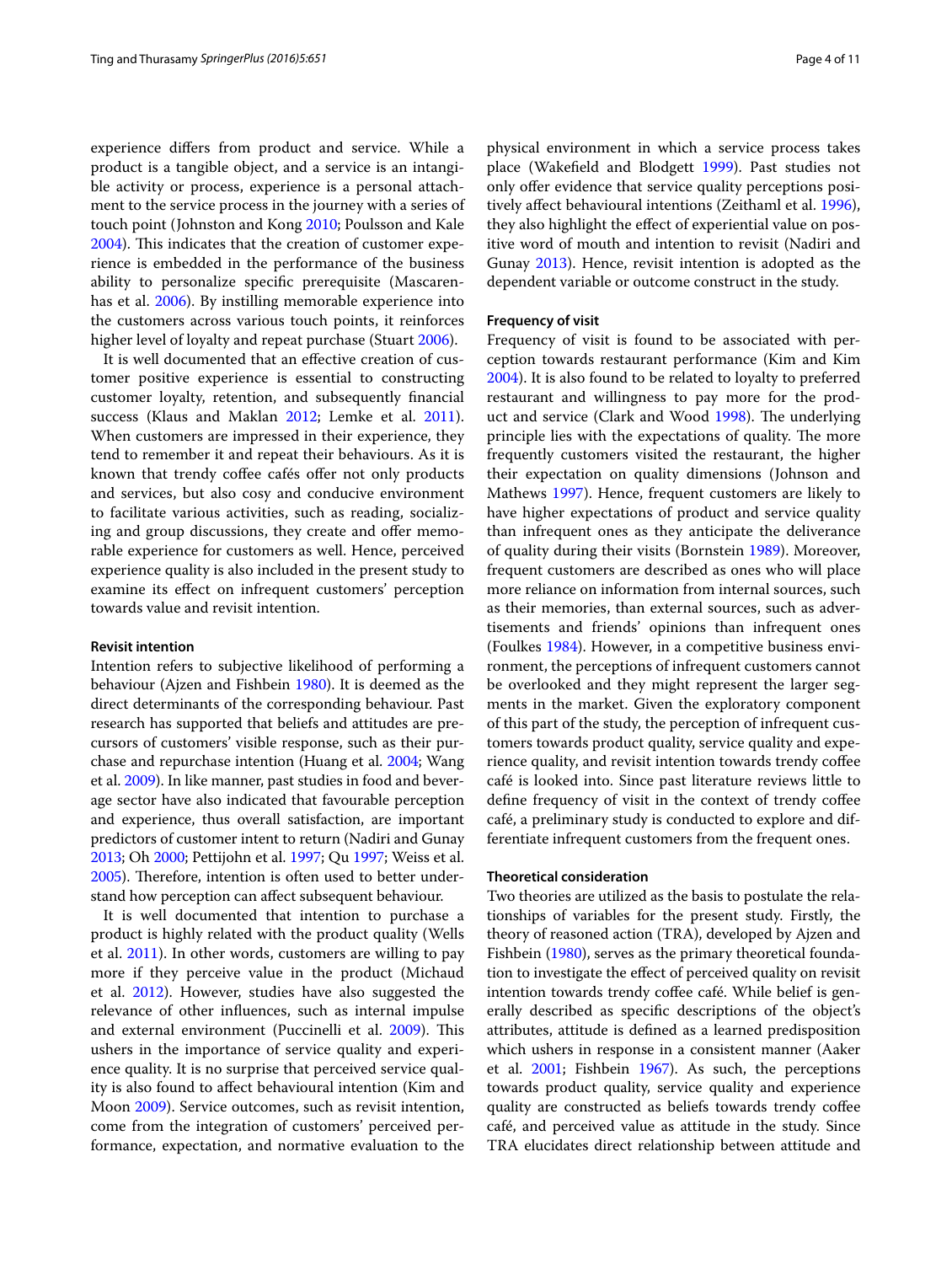behavioural intention, it establishes the basis for the relationship between perceived value and revisit intention.

Secondly, the social exchange theory (SET) is also utilized as supporting basis to the postulated relationships. SET is among the most influential conceptual paradigms for understanding interdependent transactions (Cropanzano and Mitchell [2005\)](#page-9-39). One of the most fundamental tenets is the expectation of reciprocity (Gouldner [1960](#page-9-40)). It is also known as reciprocal exchange whereby one party's actions are contingent on the other's behaviour (Molm [2003](#page-9-41)). Once the transaction is in motion, each outcome will create a self-reinforcing cycle. Such transaction is most often studied in workplace relationships (Shore et al. [2004](#page-10-13)), and marketplace (Houston et al. [1992](#page-9-42); De Ruyter and Wetzels [2000](#page-9-43)). Given the fact that exchange of value is what drives the development of trendy coffee café, SET provides theoretical and practical basis to the reciprocal relationship between perceived qualities and revisit intention of infrequent customers.

### **Framework and hypotheses**

In light of the underlying theories and literature pertaining to perceived product quality, service quality, experience quality, perceived value and revisit intention, a research framework is developed as shown in Fig. [1.](#page-4-0)

As past studies generally show the positive effect of perceived product quality, service quality and experience quality on perceived value and various behavioural outcomes (Yu and Fang [2013](#page-10-5); Pine and Gilmore [2000](#page-9-3)), positive-directed hypotheses are developed to test the effect of the said perceptions towards trendy coffee café on revisit intention for infrequent customers. The hypotheses are formulated as follows:

- $H<sub>1</sub>$  There is positive effect of perceived product quality on perceived value of infrequent customers towards trendy coffee café.
- H<sub>2</sub> There is positive effect of perceived service quality on perceived value of infrequent customers towards trendy coffee café.
- $H<sub>3</sub>$  There is positive effect of perceived experience quality on perceived value of infrequent customers towards trendy coffee café.

<span id="page-4-1"></span><span id="page-4-0"></span>

 $H_4$  There is positive effect of perceived value on revisit intention of infrequent customers towards trendy coffee café.

## **Methods**

Due to the lack of literature related to perception of infrequent customers towards trendy coffee café in developing markets and also the potential deficiency of quantitative findings in providing more insights into the investigation (Creswell and Clark [2007\)](#page-9-44), mixed-method design, which assumes pragmatism in its philosophical stance, was adopted in the present study (Teddlie and Tashakkori [2009](#page-10-14)). As shown in Fig. [2,](#page-4-1) sequential explanatory design is deemed the most appropriate design as it uses qualitative approach to confirm and complement the findings from the quantitative study (Venkatesh et al. [2013](#page-10-15)). The combination or "mix" of two approaches would be able to offer more pragmatic and meaningful findings and discussions, thus be of better relevance to the context of the study (Granek and Nakash [2015\)](#page-9-4).

A preliminary study using qualitative interview was necessary prior to the main investigation to define infrequent customers based on frequency and purpose of visit. The interview was conducted at the trendy coffee cafés, such as Starbucks and Coffee Beans, rather than

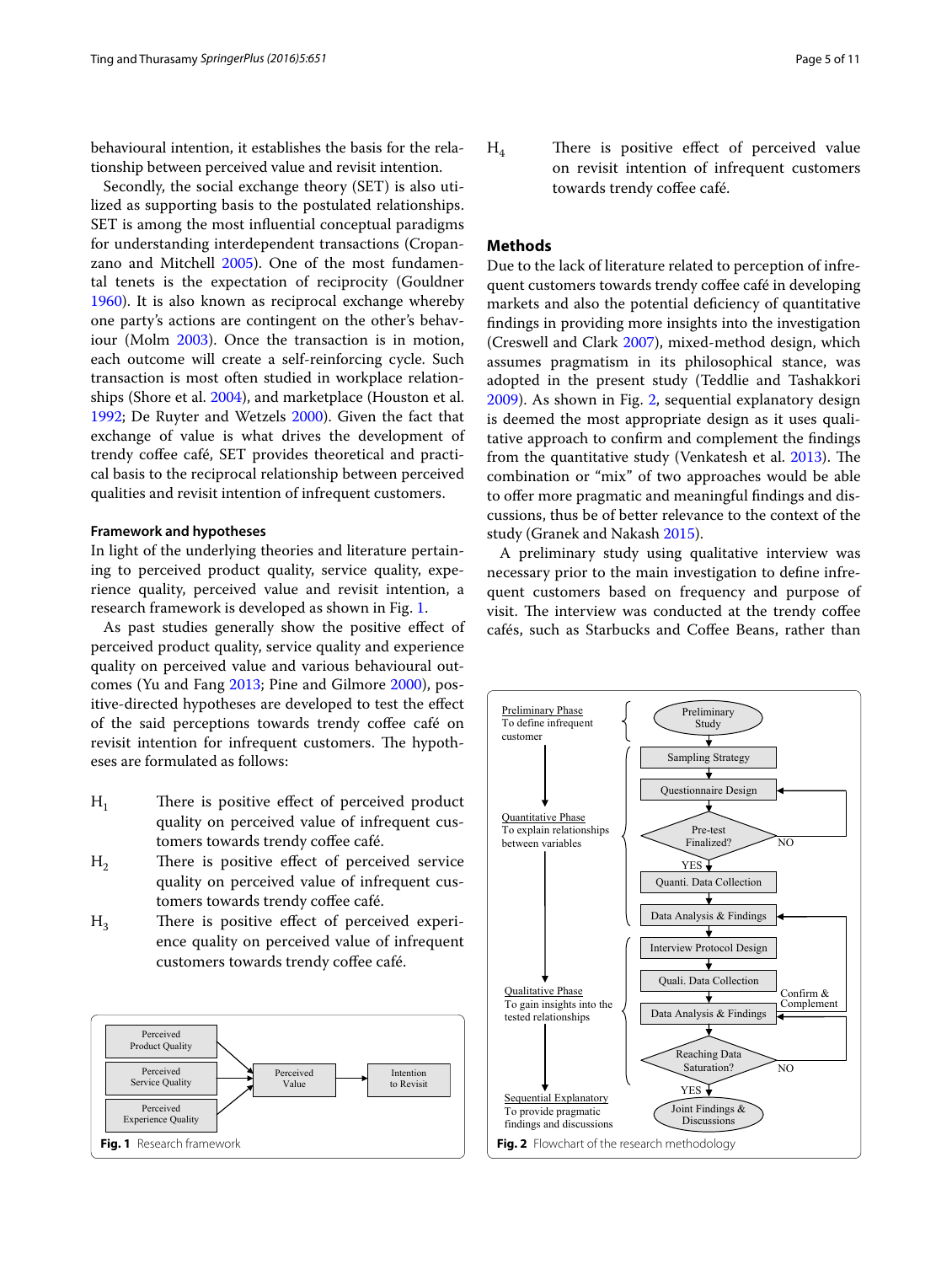anywhere else for two reasons. Firstly, the target respondents had to be customers of any trendy coffee café. Secondly, it was more practical to interview them at the natural setting to find out why they visited trendy coffee café infrequently (Marshall [1996\)](#page-9-45). As such, it is evident that purposive sampling technique was most suited to sample the respondents for the purpose of the study (Onwuegbuzie and Collins [2007](#page-9-46)). Thirty customers were approached and asked about their frequency and purpose of visit to trendy coffee cafés and sixteen of them were found to be infrequent customers. Hence, frequency of visit was included in the quantitative study as qualifying question so as to set apart the infrequent customers from the frequent ones in the dataset.

In the quantitative stage, self-administered questionnaire was used. In addition to questions about respondents' demographic characteristics, all statements related to perceived product quality, service quality, experience quality, perceived value and revisit intention were adapted from past studies (Yu and Fang [2013](#page-10-5); Pine and Gilmore [2000](#page-9-3)). Multiple statements were used to facilitate reliability and validity check in measurement analysis. A seven-point Likert scale was used, where 1 indicates strongly disagree to 7 indicates strongly agree in the questionnaire. After content validity was ascertained by a marketing professor, a pre-test via debriefing method was administered on three individuals to determine the usability and comprehensibility of the questionnaire so as to eliminate potential problems associated with the wordings, instructions and questionnaire design (Bazera [1996](#page-8-11); Hunt et al. [1982\)](#page-9-47).

Using purposive sampling technique, 350 copies of questionnaire were distributed at trendy coffee cafés in Malaysia. 250 usable copies were subsequently collected on the spot, with the acceptable response rate at 71 percent (Richardson [2005](#page-9-48); Nulty [2008](#page-9-49)). Statistical Package for Social Sciences (SPSS) was then used for data entry and cleaning purpose. After setting apart data from frequent customers and removing influential outliers and cases with serious missing values, 162 cases were retained in the dataset for data analysis using structural equation modelling (SEM). The sample size was deemed adequate as it was able to detect medium effect size at a statistical power of 80 % using power analysis (Cohen [1988](#page-9-50); Hair et al. [2014\)](#page-9-51). Since the emphasis of the study is on prediction, structural equation modelling of partial least squares (PLS–SEM), which is a variance-based SEM, is regarded more appropriate in analysis (Hair et al. [2014](#page-9-51)).

Once the quantitative findings were obtained, an interview protocol was designed accordingly. The purpose was to find out why infrequent customers would or would not revisit trendy coffee café. Semi-structured interview was administered to allow probes so as to elicit more detailed information pertaining to perceived quality, value and revisit intention from the customers on the basis of data richness (Tong et al. [2007\)](#page-10-16). Fifteen interviews were predetermined with reference to past literature (Guest et al. [2006](#page-9-52)), and like the preliminary study, they were conducted at various trendy coffee cafés. This was to ensure that all sampled respondents were the actual customers and they could justify their responses with subjective experiences. All interviews were audio-recorded, transcribed and analyzed using content analysis (Kurasaki [2000](#page-9-53)). Utilizing inter-coder agreement in analysis, data saturation was achieved in the tenth transcript (Carey et al. [1996](#page-8-12); Morse [1995](#page-9-54)). Given the purpose of sequential explanatory mixed-method design, the qualitative findings would then be useful to confirm and complement the quantitative findings pertaining to revisit intention towards trendy coffee café (Onwuegbuzie and Collins [2007\)](#page-9-46).

## **Findings and discussions**

## **Preliminary study**

In the preliminary study, the interview findings show that the infrequent customers are those who seldom visit trendy coffee café. Either they visit the café not more than once a month or when there is a specific purpose for them to be there. Generally, they neither take the initiative to visit nor suggest to having coffee at trendy coffee café. More than often they are asked to meet up friends there or they need a place to rest, such as at the airport or shopping complex.

### **Quantitative stage**

As sequential explanatory mixed-methods design is adopted, the findings are presented in quantitative stage and qualitative stage. Out of the 162 respondents, the numbers of male and female respondents are about equal. Malay and Chinese respondents make up the majority of the sample as they are the two most populous ethnic groups in Malaysia, and they are more likely to visit trendy coffee cafés which are located in urban areas. Moreover, 110 respondents who are aged 21–25 are found in the sample, showing the popularity of the café among university students and young adults.

## *Measurement model*

Before moving into hypothesis testing, construct valid-ity was first determined. Table [1](#page-6-0) indicates the assessment of reliability and validity in the data of the study. The composite reliability (CR) and Cronbach alpha values of more than 0.70 demonstrate that these constructs possess adequate level of internal consistency (Gefen et al. [2000](#page-9-55)). Similarly, the constructs under investigation demonstrate good convergent validity as they all achieve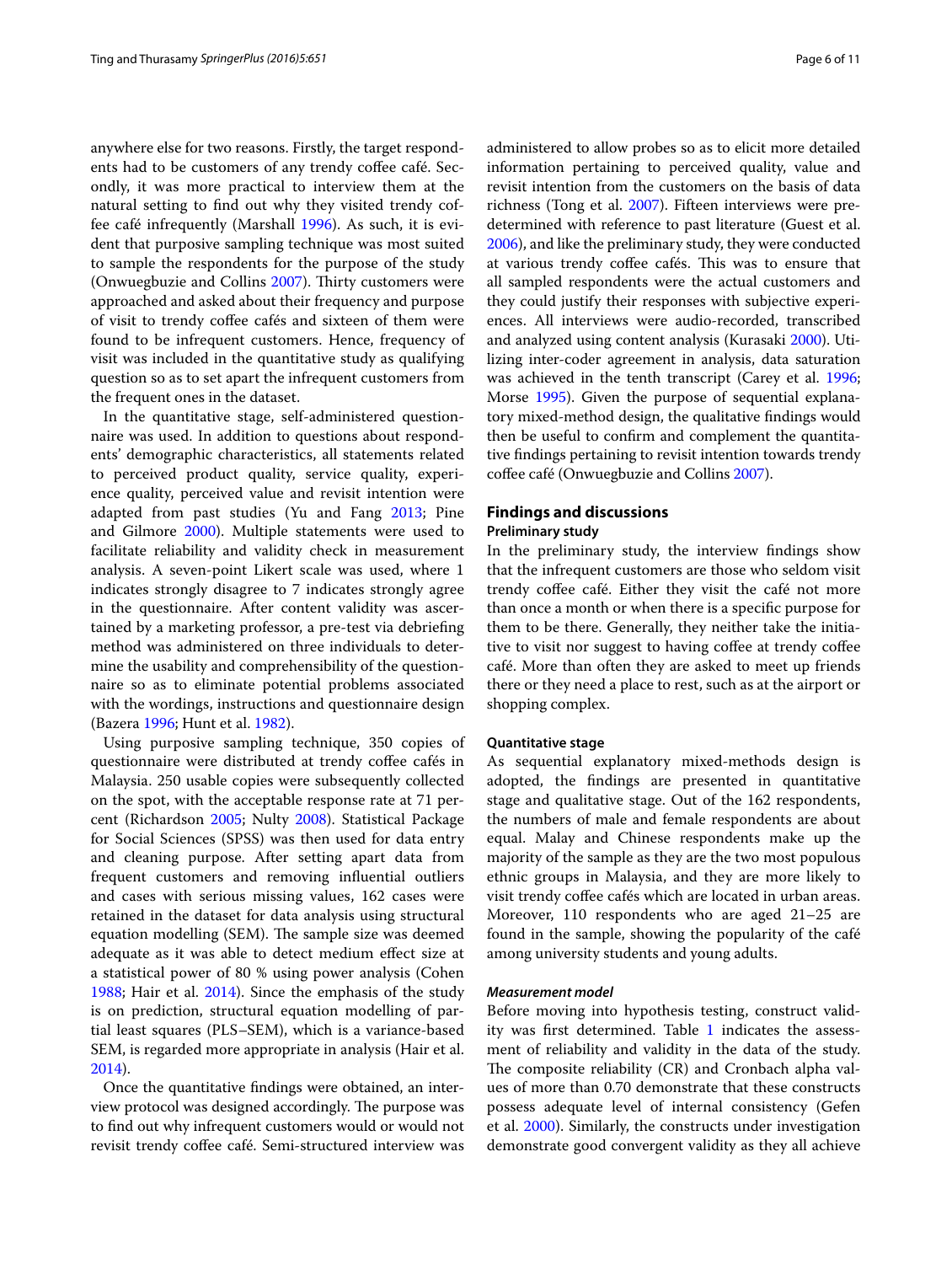<span id="page-6-0"></span>**Table 1 Internal consistency and convergent validity**

| Construct          | Item              | Loading | <b>AVE</b> | <b>CR</b> |
|--------------------|-------------------|---------|------------|-----------|
| Perceived          | PROD1             | 0.903   | 0.679      | 0.861     |
| Product quality    | PROD <sub>2</sub> | 0.910   |            |           |
|                    | PROD3             | 0.626   |            |           |
| Perceived          | SFRV1             | 0.827   | 0.772      | 0.910     |
| Service quality    | SFRV <sub>2</sub> | 0.904   |            |           |
|                    | SFRV3             | 0.903   |            |           |
| Perceived          | EXP1              | 0.864   | 0.693      | 0.871     |
| Experience quality | EXP <sub>2</sub>  | 0.831   |            |           |
|                    | FXP3              | 0.801   |            |           |
| Perceived value    | VAL1              | 0.813   | 0.645      | 0.845     |
|                    | VAL <sub>2</sub>  | 0.848   |            |           |
|                    | VAL3              | 0.745   |            |           |
| Revisit intention  | INT <sub>1</sub>  | 0.858   | 0.762      | 0.906     |
|                    | INT <sub>2</sub>  | 0.880   |            |           |
|                    | INT <sub>3</sub>  | 0.881   |            |           |

the minimum threshold value of 0.5 for average variance extracted (AVE) (Bagozzi and Yi [1988](#page-8-13)). It explains that the items explain more than 50 % of the construct's variances (Hair et al. [2014](#page-9-51)). Hence, no item was removed from the observation.

Assessment of discriminant validity using Henseler et al.'s heterotrait-monotrait (HTMT) ratio of correlations (2015) criterion is determined as shown in Table [2](#page-6-1). Since the correlation values corresponding to the respective constructs do not violate HTMT.90 criterion (Hense-ler et al. [2015\)](#page-9-56), it is suffice to conclude that construct validity is established in the measurement model.

### *Structural model*

Before performing latent variable analysis in structural model, it is important to ensure that there are no collinearity issues between the constructs under investigation. Table [3](#page-6-2) presents that the variance inflation factor (VIF) value for each construct is lower than the offending value of 3.3 (Diamantopoulos and Siguaw [2006](#page-9-57)). Hence, it suggests that collinearity is of no concern in the study.

## <span id="page-6-1"></span>**Table 2 HTMT criterion**

|             | <b>EXP</b> | <b>PROD</b> | <b>SERV</b> | <b>VAL</b> | INT |
|-------------|------------|-------------|-------------|------------|-----|
| <b>EXP</b>  |            |             |             |            |     |
| PROD        | 0.782      |             |             |            |     |
| <b>SERV</b> | 0.852      | 0.832       |             |            |     |
| VAL         | 0.871      | 0.783       | 0.788       |            |     |
| INT         | 0.526      | 0.522       | 0.577       | 0.798      |     |
|             |            |             |             |            |     |

*Criteria* Discriminant validity is established at HTMT<sub>0.90</sub>

<span id="page-6-2"></span>

|             | <b>VAL</b> | <b>INT</b> |
|-------------|------------|------------|
| EXP         | 2.084      |            |
| PROD        | 1.849      |            |
| <b>SERV</b> | 2.356      |            |
| VAL         |            | 1.000      |

In order to test the hypotheses, bootstrapping procedure is used to generate results for each path relationship in the model as shown in Table [4](#page-6-3). Bootstrap sub-samples with 5000 cases are created to allow the procedure to estimate the model for each subsample (Hair et al. [2014](#page-9-51)). All path relationships are found to be significant at 99 and 95 % confidence interval (PROD  $\rightarrow$  VAL, ß = 0.226,  $p < 0.01$ ; SERV  $\rightarrow$  VAL,  $\beta = 0.201$ ,  $p < 0.05$ ; EXP  $\rightarrow$  VAL,  $\beta = 0.394$ , p < 0.01; VAL  $\rightarrow$  INT,  $\beta = 0.623$ , p < 0.01). Given that all have positive relationship, it is surmised that the four hypotheses in the study are supported.

Despite having decisions for the hypotheses, findings of co-efficient of determination  $(R^2)$ , the effect size  $(f^2)$ , as well as the cross-validated redundancy  $(Q^2)$  of exogenous constructs on endogenous constructs are also presented as shown in Table [5](#page-6-4). The values for co-efficient of determination  $(R^2)$  of 0.388 and 0.523 suggest that the exogenous variables in this study explain 38.8 % of variances in perceived value and 52.3 % of variances in revisit intention; an indication of substantial explanatory capacity (Cohen [1988\)](#page-9-50). Since the focus of PLS–SEM is on prediction, blindfolding procedure is used (Chin  $1998$ ). The  $Q^2$ 

### <span id="page-6-3"></span>**Table 4 Path co-efficient assessment**

|                        | Direct effect Standard<br>$(\beta)$ | error | <b>T-statistic</b> | <b>Decision</b> |
|------------------------|-------------------------------------|-------|--------------------|-----------------|
| $PROD \rightarrow VAI$ | 0.226                               | 0.089 | $2.553**$          | Supported       |
| $SFRV \rightarrow VAI$ | 0.201                               | 0.097 | $2.078*$           | Supported       |
| $FXP \rightarrow VAI$  | 0.394                               | 0.083 | $4.740**$          | Supported       |
| $VAL \rightarrow INT$  | 0.623                               | 0.050 | $12.446**$         | Supported       |
|                        |                                     |       |                    |                 |

\*\*  $p < 0.01$ , \*  $p < 0.05$ 

<span id="page-6-4"></span>

| Table 5 Determination of co-efficient $(R^2)$ , effect size $(f^2)$ |  |  |  |
|---------------------------------------------------------------------|--|--|--|
| and predictive relevance $(Q^2)$                                    |  |  |  |

|             | $R^2$ | O <sup>2</sup> | F <sup>2</sup> | Size of effect  |
|-------------|-------|----------------|----------------|-----------------|
| INT         | 0.523 | 0.289          |                |                 |
| VAL         | 0.388 | 0.327          | 0.633          | Large           |
| PROD        |       |                | 0.058          | Small to medium |
| <b>SFRV</b> |       |                | 0.036          | Small to medium |
| <b>FXP</b>  |       |                | 0.157          | Medium to large |
|             |       |                |                |                 |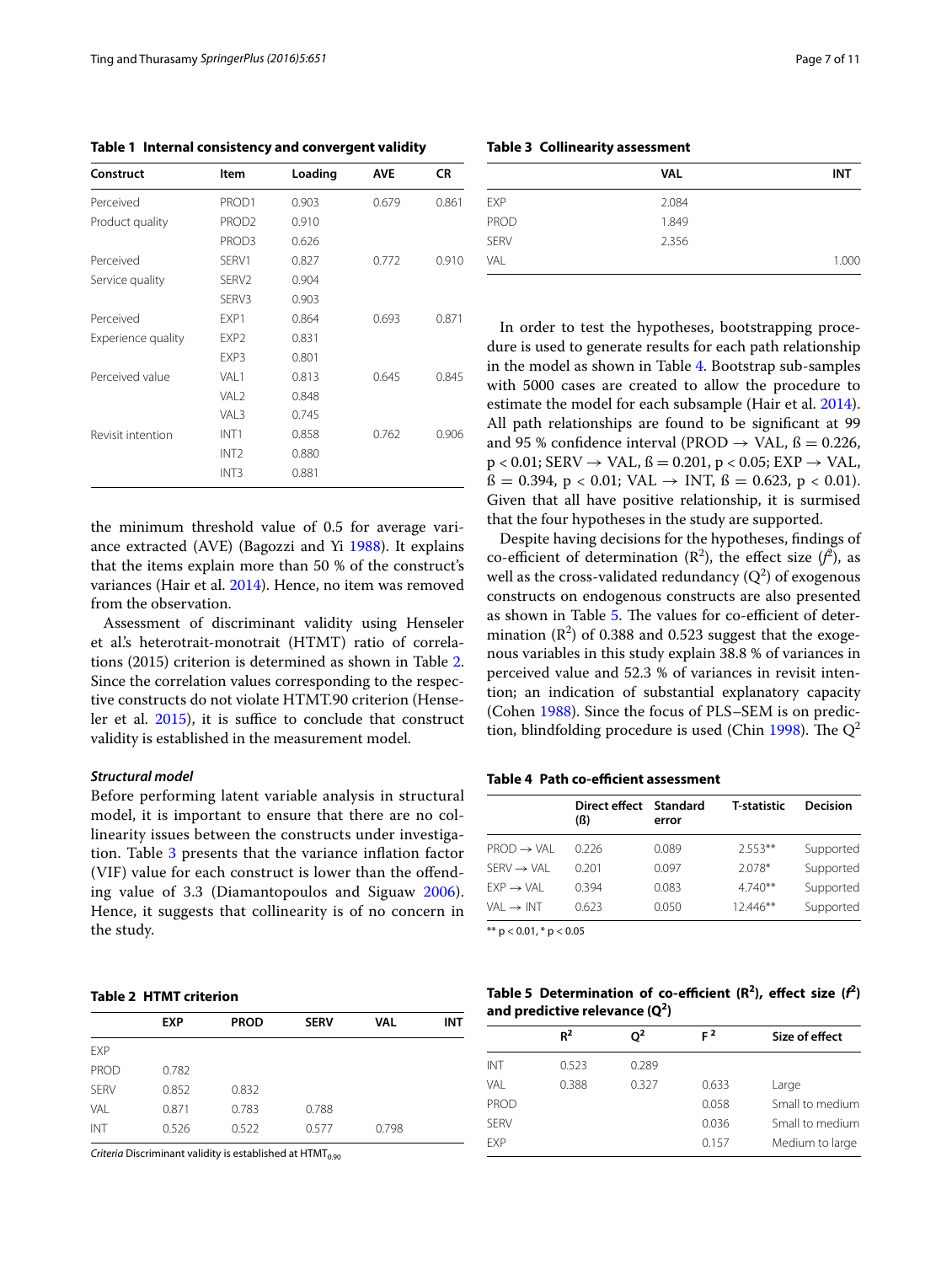values of 0.327 for perceived value and 0.289 for revisit intention, which are larger than 0, suggest that all exogenous variables possess predictive relevance over the endogenous variable (Fornell and Cha [1994](#page-9-58)).

Notwithstanding significant,  $f^2$  values disclose the importance of each exogenous construct to endogenous constructs. It is interesting that effect of perceived experience quality on perceived value (EXP,  $f^2 = 0.157$ ) is larger than that of perceived product quality and service quality(PROD,  $f^2 = 0.058$ ; SERV,  $f^2 = 0.036$ ) for infrequent customers. Evidently, perceived value has large effect on revisit intention towards trendy coffee café  $(VAL, f^2 = 0.633).$ 

# *Qualitative stage*

Apart from questions pertaining to purposes or reasons to visit trendy coffee café, it has become necessary to find out if infrequent customers are indeed appreciating experience quality more than product and service quality, thus making them willing to revisit. The responses elicited from interviews not only confirm the role of perceived product quality, service quality and experience quality, they also complement the findings on the magnitude of experience quality as shown in Table [6.](#page-7-0)

In spite of being infrequent customers, the findings show that they believe there is generally good quality in the product and service offered at the trendy coffee café, and they also have had good in-store experience. Even though they think the products are expensive, and the coffee does not necessarily taste better than that of the local coffee shops, they accept that the products are usually good. In like manner, the overall perception about the service quality and performance is also positive. Note worthily, some do not think the staffs are actually doing much. The aforementioned could well explain why the effect size of the relationship between perceived product quality and perceived value, as well as the relationship between perceived service quality and perceived value is found to be minimal. This infers that product quality and service quality at trendy coffee café contribute little to their revisit intention. In other words, infrequent customers would not visit trendy coffee café because of the craving for coffee and the services.

Nevertheless, the findings show the magnitude of experience quality in value perception and revisit intention. Although they rarely consume coffee there, they have fond memory about their last in-store experience. Having good impressions and taking the venue of trendy coffee café into consideration for a specific purpose, such as meeting friends or having discussions there, justify why perceived experience quality carries the most effect on perceived value as shown in quantitative findings. Hence, it can be concluded that the experience quality of infrequent customers at trendy coffee café is mainly constituted by the impressions they have based on their previous visits and their attachment in various contact points. Infrequent customers are not there mainly for the product or service, rather they are there and might visit again for specific purposes which they have experienced before.

## **Implications and conclusion**

This study has provided some empirical insights into the revisit intention of infrequent customers towards trendy coffee café in a developing market with theoretical foundation. Both quantitative and qualitative findings support the notions that revisit intention towards trendy coffee café is affected by perceived value, which, in turn, is predicted by perceived product quality, service quality and experience quality. The findings also support what Pine

<span id="page-7-0"></span>**Table 6 Perceptions of infrequent customers towards trendy coffee café**

| <b>Themes</b>                   | Codes                                               | Selected quotes from transcripts                                                                                                                                                                                                              |
|---------------------------------|-----------------------------------------------------|-----------------------------------------------------------------------------------------------------------------------------------------------------------------------------------------------------------------------------------------------|
| Perceived<br>Product quality    | Coffee quality<br>Product quality<br>Price<br>Taste | "The coffee and food are nice but I think it is way too expensive"<br>"I still prefer Kopi O (coffee without milk at local coffee café). I find the coffee there (trendy coffee<br>café) good but not fragrant enough, and not suit my taste" |
| Perceived<br>Service quality    | Staff performance<br>Amount of service              | "The people there are nice, and they usually communicate politely"                                                                                                                                                                            |
|                                 |                                                     | "They don't really offer much service"<br>"I find them to be patient when I took some time to consider what to drink at one time"                                                                                                             |
| Perceived<br>Experience quality | Impression<br>Atmosphere                            | "I don't often go there but I have good impression on the soothing atmosphere"                                                                                                                                                                |
|                                 | Purpose of usage                                    | "It's a nice place to meet people. I might consider having informal discussions there"                                                                                                                                                        |
| Unclassified                    | Convenience                                         | "There is no Starbucks, Coffee Beans or Bing Coffee at my hometown that's why I can only go<br>there once a while"                                                                                                                            |
|                                 | Normative influence                                 | "Some of my friends usually ask me to meet up there. So I go there sometimes"                                                                                                                                                                 |
|                                 | Economic condition                                  | "Budget is tight and our economy is not doing so well I will only go there if I have extra money"                                                                                                                                             |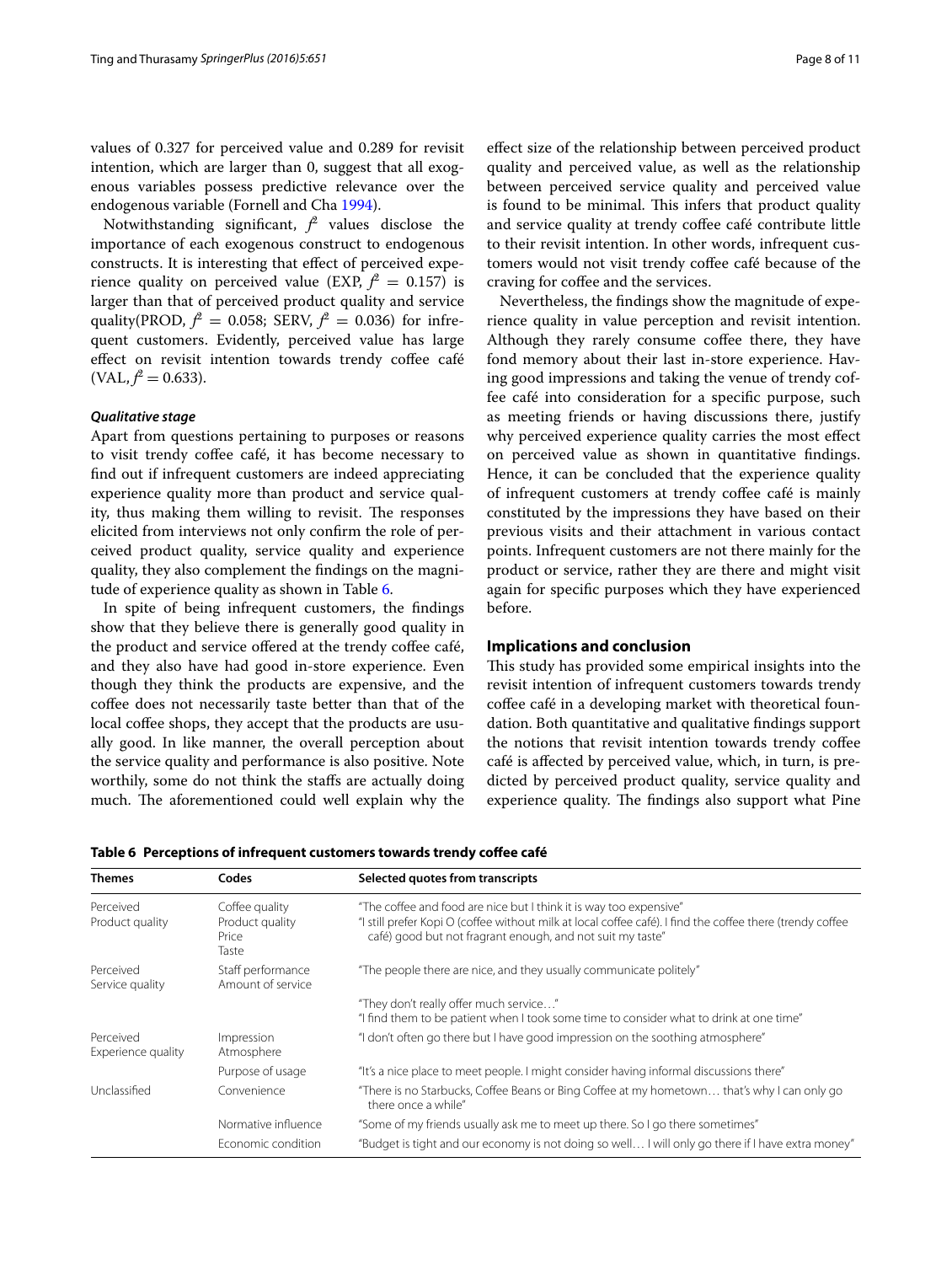and Gilmore ([2000](#page-9-3)) advocate about the progression of economic value whereby experience quality is believed to be the cutting edge approach in contemporary market. In general, it is understood that experience quality helps augment the product or service, thus reinforcing customer's revisit intention towards product or service providers (Clark and Wood [1998](#page-9-35); Walls et al. [2011\)](#page-10-17). It certainly holds true for infrequent customers as found in the present study.

In light of the findings, it is imperative that managers of trendy coffee café come out with comprehensive business strategies and practices to exemplify in-store experience quality so as to stimulate the interest of existing customers who visit the café infrequently. Over-emphasizing on product quality and frequent customers would likely lead to marketing myopia (Smith et al. [2010](#page-10-18)). The numbers of frequent and infrequent customers sampled in quantitative stage imply the latter belongs to the majority; and this could well reflect the actual situations of most food and beverage sectors in developing markets. As these markets are emerging as lucrative business regions, the managers cannot afford to lose infrequent ones. Therefore, the contemporary challenge is about keeping existing customers, and converting the infrequent ones to frequent ones by rewarding them with memorable experience when they are at the café.

The pragmatic approach using mixed-method design has indeed elucidated reasons behind the phenomenon under investigation. Such approach is gaining popularity due to its usefulness in providing meaningful and practical interpretations of findings (Granek and Nakash [2015](#page-9-4)). There are, however, caveats to the study which are worth investigating. Firstly, as different segments are more likely to have different perceptions (Clark and Wood [1998\)](#page-9-35), the sample of the study, which is predominantly made up by university students and young adults, might have come short in extrapolating the findings to wider populations. From the perspectives of developing and multi-cultural country like Malaysia, factors, such as income level, generations and ethnicity, could prove to be vital in divulging more insights about revisit intention towards trendy coffee café. Secondly, the unclassified findings in qualitative stage also suggest that there are more to revisit intention towards trendy coffee café than perceptions about value and about product, service and experience quality. It is worth noting that normative influence could be crucial to improving revisit intention of infrequent customers. Thirdly, the re-specification of perceived value as mediator and the inclusion of moderators and multiple outcome variables could well extend TRA and SET, and thus provide more holistic understanding to revisit intention towards trendy coffee café.

#### **Authors' contributions**

HT initiated the research, collected the data, ran the analysis and drafted the manuscript. RT checked the findings, and revised the manuscript. Both authors read and approved the final manuscript.

#### **Author details**

<sup>1</sup> Institute of Borneo Studies, Universiti Malaysia Sarawak, Kota Samarahan, Sarawak, Malaysia. <sup>2</sup> Institute of Graduate Studies, SEGi University, Petaling Jaya, Selangor, Malaysia.<sup>3</sup> School of Management, Universiti Sains Malaysia, Georgetown, Penang, Malaysia. 4 UTM International Business School (UTM-IBS), Universiti Teknologi Malaysia, Kuala Lumpur, Wilayah Persekutuan Kuala Lumpur, Malaysia.

#### **Competing interests**

The authors declare that they have no competing interests.

#### **Consent**

Consent was obtained from the respondents during survey for publication of this manuscript and the accompanying findings.

Received: 26 January 2016 Accepted: 3 May 2016 Published online: 17 May 2016

#### **References**

- <span id="page-8-10"></span><span id="page-8-6"></span>Aaker DA, Kumar V, Day GS (2001) Marketing research, 7th edn. Wiley, NY Abebe E (2014) The effect of service quality and core banking on customer satisfaction in commercial bank of Ethiopia. Am J Trade Policy 1(2)
- <span id="page-8-0"></span>Agriculture and Agri-Food Canada (2014) Market Access Secretariat: global analysis report: Food service profile: Malaysia. [http://www5.agr.gc.ca/](http://www5.agr.gc.ca/resources/prod/Internet-Internet/MISB-DGSIM/ATS-SEA/PDF/6510-eng.pdf) [resources/prod/Internet-Internet/MISB-DGSIM/ATS-SEA/PDF/6510-eng.](http://www5.agr.gc.ca/resources/prod/Internet-Internet/MISB-DGSIM/ATS-SEA/PDF/6510-eng.pdf) [pdf.](http://www5.agr.gc.ca/resources/prod/Internet-Internet/MISB-DGSIM/ATS-SEA/PDF/6510-eng.pdf) Accessed 1 Oct 2015
- <span id="page-8-8"></span>Ajzen I, Fishbein M (1980) Understanding attitudes and predicting social behavior. Prentice-Hall, London
- <span id="page-8-2"></span>Alex D, Thomas S (2011) Impact of product quality, service quality and contextual experience on customer perceived value and future buying intentions. Eur J Bus Manag 3(3):307–315
- <span id="page-8-5"></span>Ali F, Amin M, Cobanoglu C (2015) An integrated model of service experience, emotions, satisfaction and price acceptance: an empirical analysis in the chinese hospitality industry. J Hosp Mark Manag. doi:[10.1080/19368623.](http://dx.doi.org/10.1080/19368623.2015.1019172) [2015.1019172](http://dx.doi.org/10.1080/19368623.2015.1019172)
- <span id="page-8-3"></span>Asmayadi E, Hartini S (2015) The impact of service quality and product quality towards customer loyalty through emotional and functional values in traditional markets in Pontiak, Indonesia. Eur J Bus Manag 7(5):128–135
- <span id="page-8-13"></span>Bagozzi RP, Yi Y (1988) On the evaluation of structural equation model. J Acad Mark Sci 16:74–94
- <span id="page-8-1"></span>Balakrishnan BK, Lee S, Shuaib ASM, Marmaya NH (2009) The impact of brand personality on brand preference and loyalty: empirical evidence from Malaysia. Bus Educ Accredit 1(1):109–119
- <span id="page-8-11"></span>Bazera MS (1996) Marketing research for planning, monitoring and marketing design making, 1st edn. Al-Obikan Press, Riyadh
- <span id="page-8-7"></span>Bharadwaj SG, Varadarajan PR, Fahy J (2015) Sustainable competitive advantage in service industries: a conceptual model and research propositions. In: Proceedings of the 1992 Academy of Marketing Science (AMS) annual conference, Springer International Publishing, 441–443
- <span id="page-8-9"></span>Bornstein MH (1989) Between caretakers and their young: two modes of interaction and their consequences for cognitive growth. In: Bornstein MH, Bruner JS (eds) Interaction in human development: behavioural and biological perspectives. Erlbaum, Hillsdale, NJ, pp 147–170
- <span id="page-8-12"></span>Carey JW, Morgan M, Oxtoby MJ (1996) Intercoder agreement in analysis of responses to open-ended interview questions: examples from tuberculosis research. Cult Anthropol Methods 8(3):1–5
- <span id="page-8-4"></span>Chathoth PK, Ungson GR, Altinay L, Chan ES, Harrington R, Okumus F (2014) Barriers affecting organisational adoption of higher order customer engagement in tourism service interactions. Tour Manag 42:181–193
- <span id="page-8-14"></span>Chin W (1998) The partial least squares approach to structural equation modeling. In: Marcoulides G (ed) Modern methods for business research associates. Lawrence Erlbaum, Mahwah, pp 295–358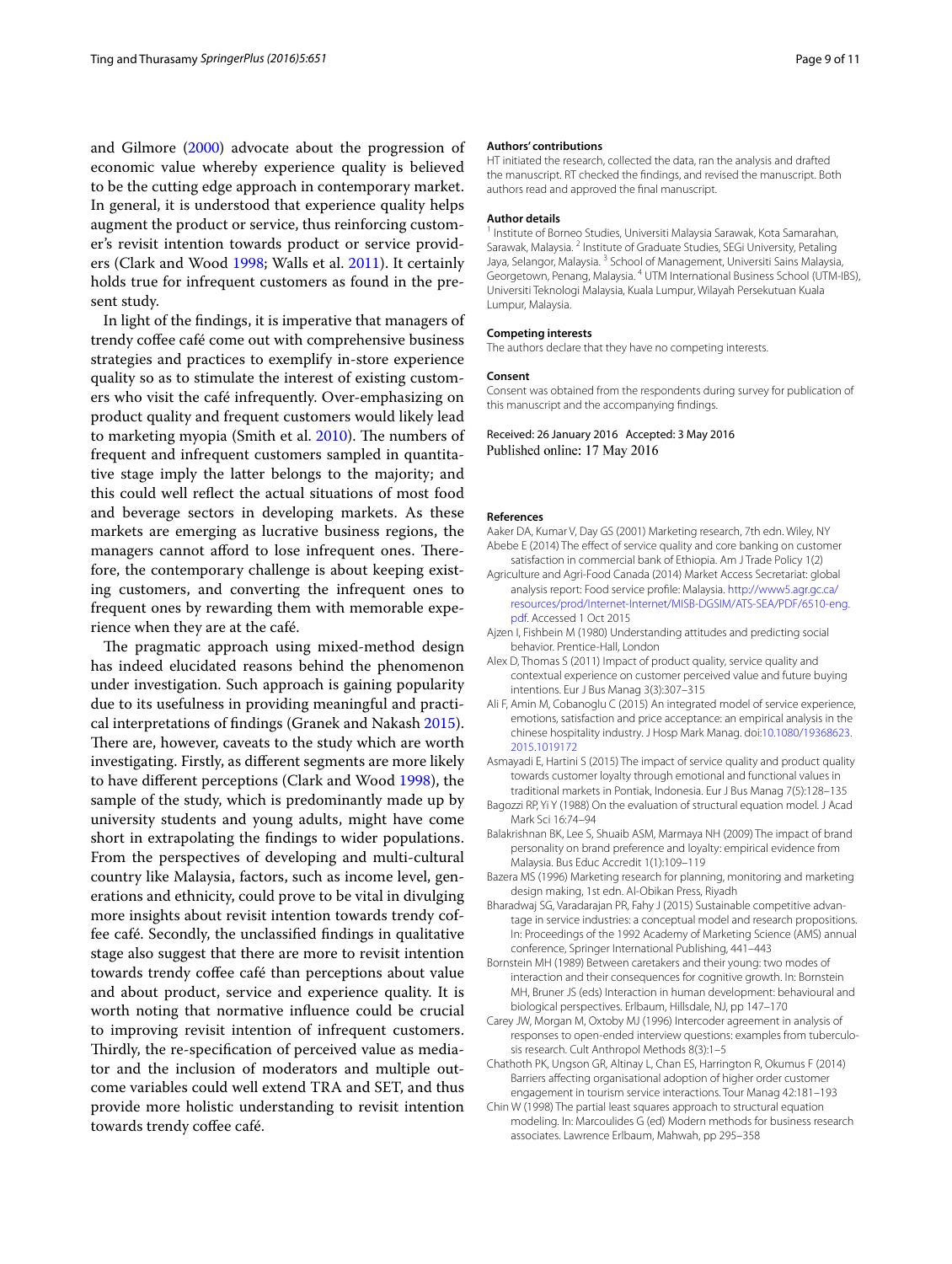- <span id="page-9-50"></span><span id="page-9-35"></span>Cohen J (1988) Statistical power analysis for the behavioral sciences, 2nd edn. Lawrence Erlbaum Associates, Hillsdale, NJ
- <span id="page-9-44"></span>Creswell JW, Clark VLP (2007) Designing and conducting mixed methods research. Sage Publications, Thousand Oaks
- <span id="page-9-39"></span>Cropanzano R, Mitchell MS (2005) Social exchange theory: an interdisciplinary review. J Manag 31(6):874–900
- <span id="page-9-6"></span>de Luca P, Pegan G (2013) I coffee sjopitalianinelquadro competitive internazaionale: unaricerca qualitative sulmercato USA", paper presented at X˚ ConvegnoAnnualedella SIM—SocietaItaliana di Marketing. Milano
- <span id="page-9-43"></span>De Ruyter K, Wetzels M (2000) Customer equity considerations in service recovery: a cross-industry perspective. Int J Serv Ind Manag 11(1):91–108
- <span id="page-9-57"></span>Diamantopoulos A, Siguaw JA (2006) Formative versus reflective indicators in organizational measure development. A comparison and empirical illustration. Br J Manag 17(4):263–282
- <span id="page-9-11"></span>Eduardo TM, Arturo ZVP, Forge ZG (2008) Customer satisfaction and loyalty: start with the product, culminate with the brand. J Cust Mark 25(5):302–313
- <span id="page-9-38"></span>Fishbein M (1967) Readings in attitude theory and measurement. Wiley, New York
- <span id="page-9-58"></span>Fornell C, Cha J (1994) Partial Least Squares. In: Bagozzi RP (ed) Advanced methods of marketing research. Blackwell, Cambridge, pp 52–78

<span id="page-9-37"></span>Foulkes VS (1984) How consumers predict service quality: what do they expect? Service quality, new directions in theory and practice. Sage Publications, Thousand Oaks, CA

- <span id="page-9-5"></span>Ganea S (2012) 12 coffee shop interior designs from around the world. [http://](http://www.homedit.com/12-coffee-shop-interior-designs-from-around-the-world/) [www.homedit.com/12-coffee-shop-interior-designs-from-around-the](http://www.homedit.com/12-coffee-shop-interior-designs-from-around-the-world/)[world/.](http://www.homedit.com/12-coffee-shop-interior-designs-from-around-the-world/) Accessed 6 Oct 2015
- <span id="page-9-12"></span>Garvin DA (1984) Product quality: an important strategic weapon. Bus Horiz 27(3):40–43
- <span id="page-9-55"></span>Gefen D, Straub D, Boudreau M (2000) Structural equation modeling techniques and regression: guidelines for research practice. Commun Assoc Inform Syst 7(7):1–78
- <span id="page-9-40"></span>Gouldner AW (1960) The norm of reciprocity: apreliminary statement. Am Sociol Rev 25:161–178
- <span id="page-9-4"></span>Granek L, Nakash O (2015) The impact of qualitative research on the "real world: knowledge translation as education, policy, clinical training, and clinical practice. J Human Psychol 1–22
- <span id="page-9-16"></span>Gronroos C (1983) Strategic management and marketing in the service sector. Marketing Science Institute, Boston
- <span id="page-9-52"></span>Guest G, Bunce A, Johnson L (2006) How many interviews are enough? an experiment with data saturation and variability. Field Methods 18:59–82
- <span id="page-9-51"></span>Hair JF, Hult GTM, Ringle CM, Sarstedt M (2014) A primer on partial least squares structural equation modeling (PLS–SEM). Sage Publications, Thousand Oaks
- <span id="page-9-56"></span>Henseler J, Ringle CM, Sarstedt M (2015) A new criterion for assessing discriminant validity. J Acad Mark Sci 43(1):115–135
- <span id="page-9-2"></span>Hoekstra JC, Leeflang PS, Wittink DR (1999) The customer concept: the basis for a new marketing paradigm. J Mark Focused Manag 4(1):43–76
- <span id="page-9-42"></span>Houston FS, Gassenheimer JB, Moskulka JM (1992) Marketing exchange transactions and relationships. Quorum Books, Westport
- <span id="page-9-27"></span>Huang JH, Lee BCY, Ho SH (2004) Customer attitude toward gray market goods. Int Mark Rev 21(6):598–614
- <span id="page-9-47"></span>Hunt SD, Sparkman RDJ, Wilcox JB (1982) The pretest in survey research: issues and preliminary findings. J Mark Res 19(2):269–273
- <span id="page-9-7"></span>Hwang J, Kandampully J (2015) Embracing CSR in pro-social relationship marketing program: understanding driving forces of positive customer responses. J Serv Mark 29(5):344–353
- <span id="page-9-1"></span>International Coffee Council (2014) World coffee trade (1963–2013): a review of the markets, challenges and opportunities facing the sector, Retrieved from World coffee trade (1963–2013): a review of the markets, challenges and opportunities facing the sector. [http://www.ico.org/news/icc-](http://www.ico.org/news/icc-111-5-r1e-world-coffee-outlook.pdf)[111-5-r1e-world-coffee-outlook.pdf](http://www.ico.org/news/icc-111-5-r1e-world-coffee-outlook.pdf)
- <span id="page-9-15"></span>Jakpar S, Sze Na AG, Johari A, Myint KT (2012) Examining the product quality attributes that influences customer satisfaction most when the price was discounted: a case study in Kuching Sarawak. Int J Bus Social Sci 3(23):221–236
- <span id="page-9-36"></span>Johnson C, Mathews BP (1997) The influence of experience on service expectations. Int J Serv Ind Manag 8(4):290–305
- <span id="page-9-22"></span>Johnston R, Kong X (2010) The Customer experience: a road-map for improvement. Manag Serv Qual 21(1):5–24
- <span id="page-9-34"></span>Kim WG, Kim HB (2004) Measuring customer-based restaurant brand equity. Cornell Hotel Restaur Admin Q 45(2):115–131
- <span id="page-9-33"></span>Kim WG, Moon YJ (2009) Customers' cognitive, emotional, and actionable response to the servicescape: a test of the moderating effect of the restaurant type. Int J Hosp Manag 28:144–156
- <span id="page-9-25"></span>Klaus P, Maklan S (2012) EXQ: a multiple-item scale for assessing service experience. J Serv Manag 23(1):5–33
- <span id="page-9-19"></span>Kotler P, Keller LK (2007) A framework for marketing management, 3rd edn. Prentice Hall, New Jersey
- <span id="page-9-53"></span>Kurasaki KS (2000) Intercoder reliability for validating conclusions drawn from open-ended interview data. Field Methods 12(3):179–194
- <span id="page-9-17"></span>Lau WM, Hosea LCV, Paul DA (2013) Impacts of customer orientation, service orientation, service quality, service encounter quality and perceived value towards customers satisfaction and behavioural intention. in retail context. Asian J Bus Res 3(1):54–65
- <span id="page-9-26"></span>Lemke F, Clark M, Wilson H (2011) Customer experience quality: an exploration in business and customer contexts using repertory grid technique. J Acad Mark Sci 39:846–869
- <span id="page-9-10"></span>Madu C, Kuei C, Lin C (1995) A comparative analysis of quality practice in manufacturing firms in the US and Taiwan. Decis Sci 26(5):621–635
- <span id="page-9-45"></span><span id="page-9-24"></span>Marshall MN (1996) Sampling for qualitative research. Fam Pract 13(6):522–525 Mascarenhas OA, Kesavan R, Bernacchi M (2006) Lasting customer loyalty: a total customer approach. J Cust Mark 23(7):397
- <span id="page-9-20"></span>Meyer C, Schwager A (2007) Understanding customer experience. Harv Bus Rev 85(2):117–126
- <span id="page-9-32"></span>Michaud C, Llerena D, Joly I (2012) Willingness to pay for environmental attributes of non-food agricultural products: a real choice experiment. Eur Rev Agric Econ 40(2):313–329
- <span id="page-9-41"></span>Molm LD (2003) Theoretical comparisons of forms of exchange. Sociol Theory 21:1–17
- <span id="page-9-54"></span><span id="page-9-28"></span>Morse JM (1995) The significance of saturation. Qual Health Res 5:147–149 Nadiri H, Gunay GN (2013) An empirical study to diagnose the outcomes of cus-
- <span id="page-9-14"></span>tomers' experiences in trendy coffee shops. J Bus Econ Manag 14(1):22–53 Ngoc KM, Uyen TT (2015) Factors affecting guest perceived service quality,
- product quality, and satisfaction—a study of luxury restaurants in Ho Chi Minh city, Vietnam. J Adv Manag Sci 3(4):284–291
- <span id="page-9-49"></span>Nulty DD (2008) The adequacy of response rates to online and paper surveys: what can be done? Assess Eval Higher Educ 33(3):301–314
- <span id="page-9-29"></span>Oh H (2000) Diners' perception of quality, value, and satisfaction: a practical viewpoint. Cornell Hotel Restaur Adm Q 41(3):58–66
- <span id="page-9-46"></span>Onwuegbuzie AJ, Collins KMT (2007) Sampling designs in qualitative research: making the sampling process more public. Qual Report 12(2):238–254
- <span id="page-9-21"></span>Page SJ, Conell J (2006) Tourism a modern synthesis, 2nd edn. Thomson Learning, London
- <span id="page-9-13"></span>Parasuraman A, Grewal D (2000) The impact of technology on the qualityvalue-loyalty chain: a research agenda. J Acad Mark Sci 28(1):168–174
- <span id="page-9-9"></span>Parasuraman A, Zeithaml VA, Berry LL (1985) A conceptual model of service quality and its implications for future research. J Mark 49(4):41–50
- <span id="page-9-8"></span>Parasuraman A, Zeithaml VA, Berry LL (1988) SERVQUAL: a multiple-item scale for measuring customer perceptions of service quality. J Retail 64:12–40
- <span id="page-9-30"></span>Pettijohn LS, Pettijohn CE, Luke RH (1997) An evaluation of fast food restaurant satisfaction: determinants, competitive comparisons, and impact on future patronage. J Restaur Foodserv Mark 2(3):3–20
- <span id="page-9-3"></span>Pine BJ II, Gilmore JH (2000) Satisfaction, sacrifice, surprise: three small steps create one giant leap into the experience economy. Strat Leadersh 28(1):18–23
- <span id="page-9-23"></span>Poulsson HGS, Kale HS (2004) The experience economy and commercial experiences. Mark Rev 4:267–277
- <span id="page-9-0"></span>Puccinelli NM, Goodstein RC, Grewal D, Price R, Raghubir P, Stewart D (2009) Customer experience management in retailing: understanding the buying process. J Retail 85(1):15–30
- <span id="page-9-31"></span>Qu H (1997) Determinant factors and choice intention for Chinese restaurant dining: a multivariate approach. J Restaur Foodserv Mark 2(2):35–49
- <span id="page-9-48"></span>Richardson JTE (2005) Instruments for obtaining student feedback: a review of the literature. Assess Eval Higher Educ 30(4):387–415
- <span id="page-9-18"></span>Ryu K, Lee HR, Gon Kim W (2012) The influence of the quality of the physical environment, food, and service on restaurant image, customer perceived value, customer satisfaction, and behavioral intentions. Int J Contemp Hosp Manag 24(2):200–223